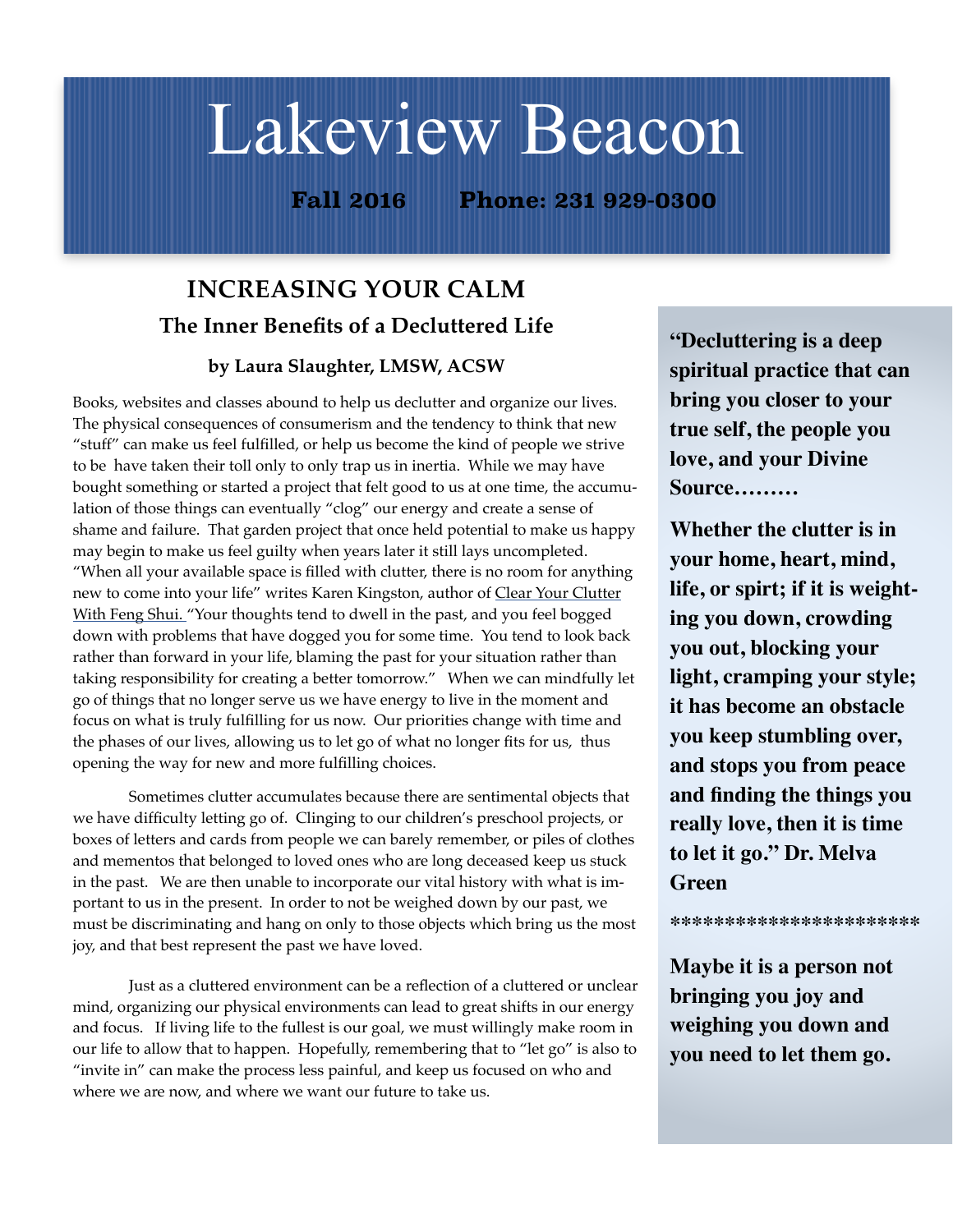## **Let's Do Something Different. Let's Do More with Less!**

### **by Darcy Britten, MA, LPC**

When we do something different, we begin to think something different. Why not **"do something different"** by taking action to simplify our lives in order to make room for more joy and peace of mind? What would be different for us this holiday season if we had a more balanced, clear, and joyful mind set? Here is a list of five things we can do to simplify our lives and increase our sense of balance and calm.

#### 1. **Simplify our Possessions**

Too many possessions complicate our lives. They drain our finances, our energy and our time. Why not **"do something different"** by removing the nonessential possessions from our lives? We will think something different as we notice we are living a life based on our true values.

#### 2. **Reduce our Screen Time**

Focusing attention on television, video games, social media and technology affects us more than we like to think. Media rearranges our values. Why not **"do something different"** by turning it off? We will begin to think something different as we recognize and understand technology's influence on our lives.

#### 3. **Clear out our Negative Thoughts**

Why not simplify by taking responsibility of negative thoughts that drain us? Let's simplify by getting rid of resentment, bitterness and jealousy and replace those thoughts with forgiving past moments and concentrating on positive thoughts. This sounds "simple", but it is not easy! Suppose we **"do something different"**, by making a commitment to change our own self talk? Let's begin by "cutting" ourselves some "slack" and treating ourselves in a forgiving manner. Kindness toward self, will translate to gentle thoughts towards others, which will result in precious peace of mind.

#### 4. **Reduce our Tasks**

Let's simplify the the number of tasks that we are striving to accomplish. Simplicity recognizes important things, while ignoring trivial things. Let's **"do something different"** by handling one task at a time, doing it well, and moving to the next. We will notice improved focus, efficiency and effectiveness. For more information please read, *The One Thing: The Surprisingly Simple Truth Behind Extraordinary Results*, by Gary Keller.

#### 5. **Use Effective Organizational Tools**

We feel a sense of peace and ease when we have control over our "to do" lists. Many of us have become fed up with online calendars and list making apps. Why not **"do something different"** by adopting the use of The Bullet Journal (a way of organizing and writing lists in a simple notebook). The Bullet Journal system helps organize everything from household chores to children's activities in a notebook. It is not fancy, and it is not technological, and that is the point! The act of writing something down, as opposed to relying on a screen, helps us stay and feel organized. For more information, look up *The Bullet Journal*, in your search engine.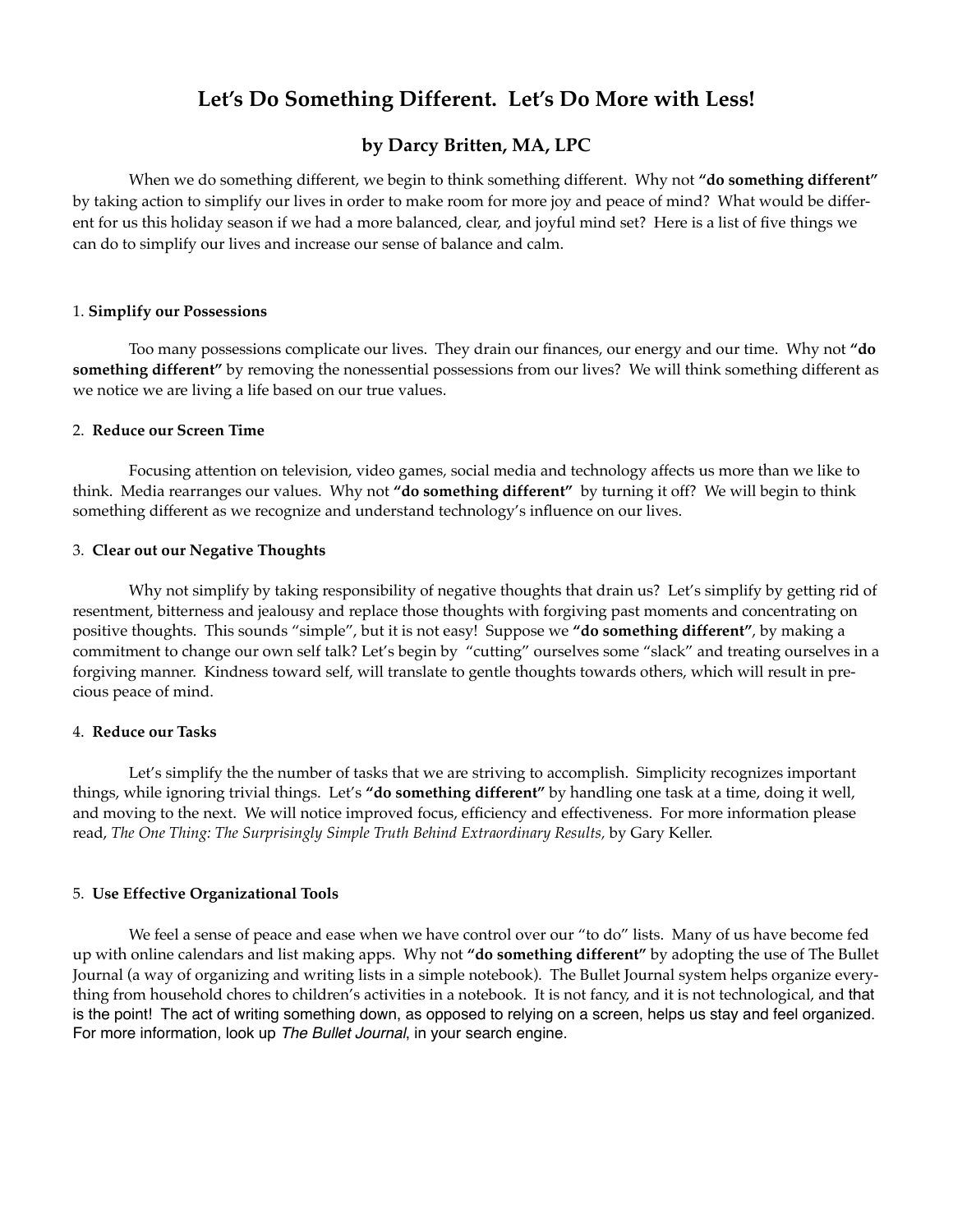# **Create a Manageable Personal Environment**

### **Carol Murray, LMSW**

It will come as no surprise that a cluttered environment affects mood. For some people it means feeling over-stimulated and anxious. For others, it means feeling overwhelmed and depressed. Clutter can also affect your ability to focus and process information. We tend to "collect" things for a number of reasons: we think we need it, it has sentimental value, it was on sale. The more committed emotionally or financially we are to an item, the harder it is to get rid of it.

The thought of getting started on tidying up can add to the stress. Here are some ways you can get going:

- 1. Start by thinking about breaking down a big job into small steps.
- 2. Pick a task that will maximize your sense of progress.
- 3. Take the cardboard tube from the paper towel roll. Put it up to your eye and scan the area. Zoom in on one area and work on that area only.
- 4. Set a timer for 20-30 minutes. When it goes off, you may be "on a roll" and will continue working.
- 5. Put on some music that will get you moving.
- 6. With any item, ask yourself: Do I love it? Do I need it? Do I use it? If you've answered "yes" to any of these questions, keep the item but put it away.
- 7. Try the "touch it once" rule. Pick up an item and decide to do one of the following: put it away, sell it (eBay and craigslist are reliable sources), give it away (try giving away one item a day) or throw it away(fill one trash bag).
- 8. Ask a friend or family member to help.
- 9. If it is within your budget, hire a professional organizer.

And…to avoid filling the decluttered space back up:

- 1. Remind yourself of how good it felt (that is, your improved mood) to have accomplished something.
- 2. Have easy to reach, well marked areas/containers for items.
- 3. Schedule a monthly review of your environment.



Some people worry that they may be a "hoarder". A true Hoarding Disorder is a pattern of acquiring things to excess and being unable or unwilling to get rid of things. With Hoarding Disorder, the possessions take over living space to the point that navigating the home is difficult or impossible. Also, hoarding causes health risks, economic hardship and has an adverse effect on family and friends. If you think you have a Hoarding Disorder, consult with a professional to discuss this further.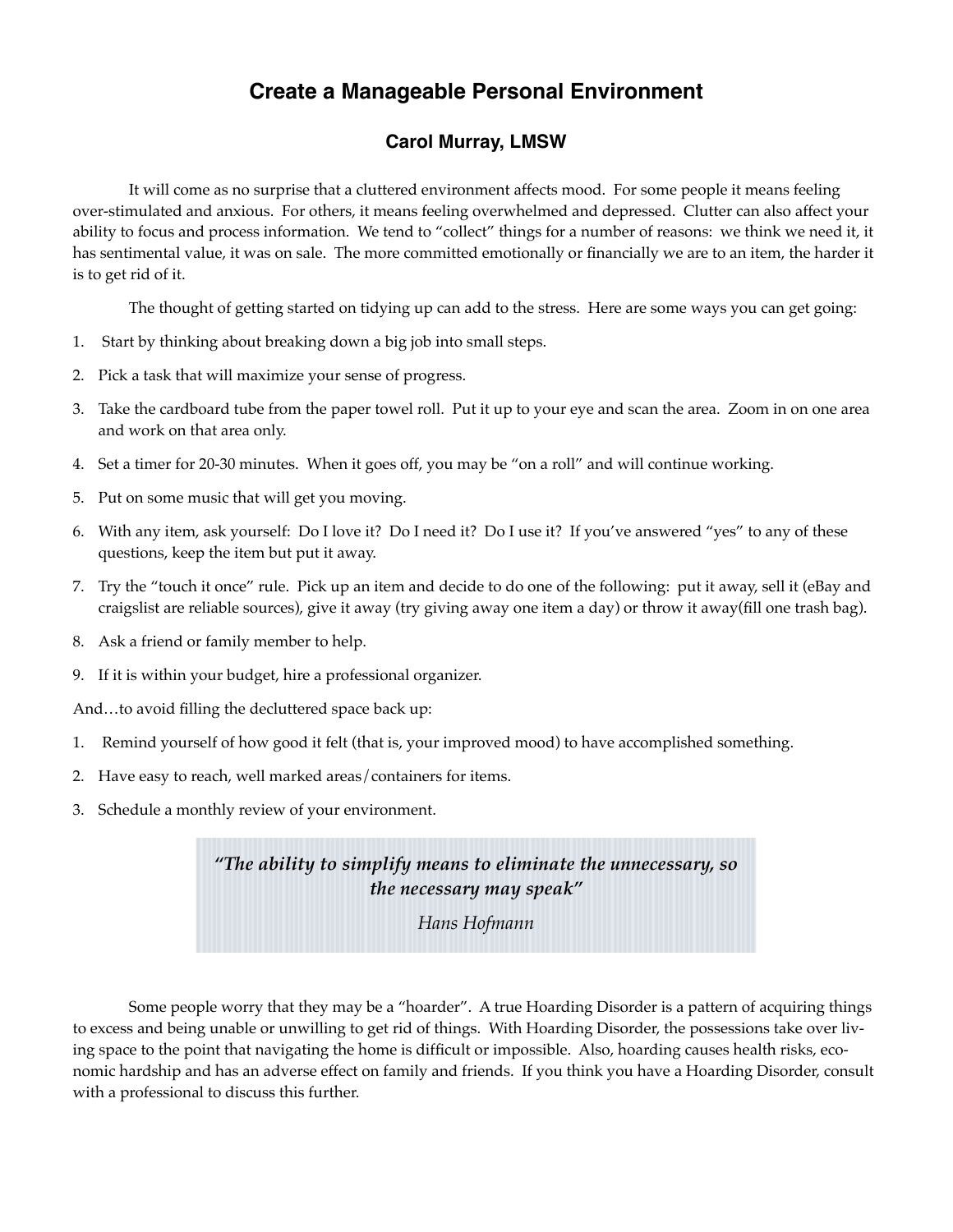| Lakeview                  |    | <b>Resources</b>                                                                                                         |
|---------------------------|----|--------------------------------------------------------------------------------------------------------------------------|
| <b>Counseling</b>         | 1. | Breathing Room: Open Your Heart by Decluttering your Home by Dr.<br>Melva Green, Lauren Rosenfeld                        |
| <b>TO REACH US:</b>       | 2. | A Cluttered Life: Searching for God, Serenity, and My Missing Keys<br>by Pesi Dinnerstein                                |
| Phone:                    | 3. | <b>Simplify: Ten Practices to Unclutter Your Soul by Bill Hybel</b>                                                      |
| 231-929-0300              | 4. | The Life-changing magic of Tidying Up: The Japanese Art of Declut-                                                       |
| Fax:                      |    | tering and Organizing by Marie Kondo                                                                                     |
| 231-933-6378              | 5. | Feng Shui Your Life: The Quick and Easy Guide to Decluttering Your<br><b>Home and Renewing Your Life by Trisa Morris</b> |
| Online:                   | 6. | <b>Clutter Free by Kathi Lipp</b>                                                                                        |
| www.lakeviewtc.com        | 7. | <b>Organize Yourself by Nick Bell</b>                                                                                    |
| 1844 Oak Hollow Dr. Ste B | 8. | ADD-Friendly Ways to Organize Your Life by Judith Kolberg                                                                |
| Traverse City, MI 49686   |    |                                                                                                                          |

**Lakeview Counseling 1844 Oak Hollow Dr., Suite B Traverse City, MI 49686**

 **Barbara Cain, ACSW Carol Murray, ACSW Jill Kimball, ACSW Laura Slaughter, ACSW Darcy Britten, LPC, NCC Janet Hughes, ACSW**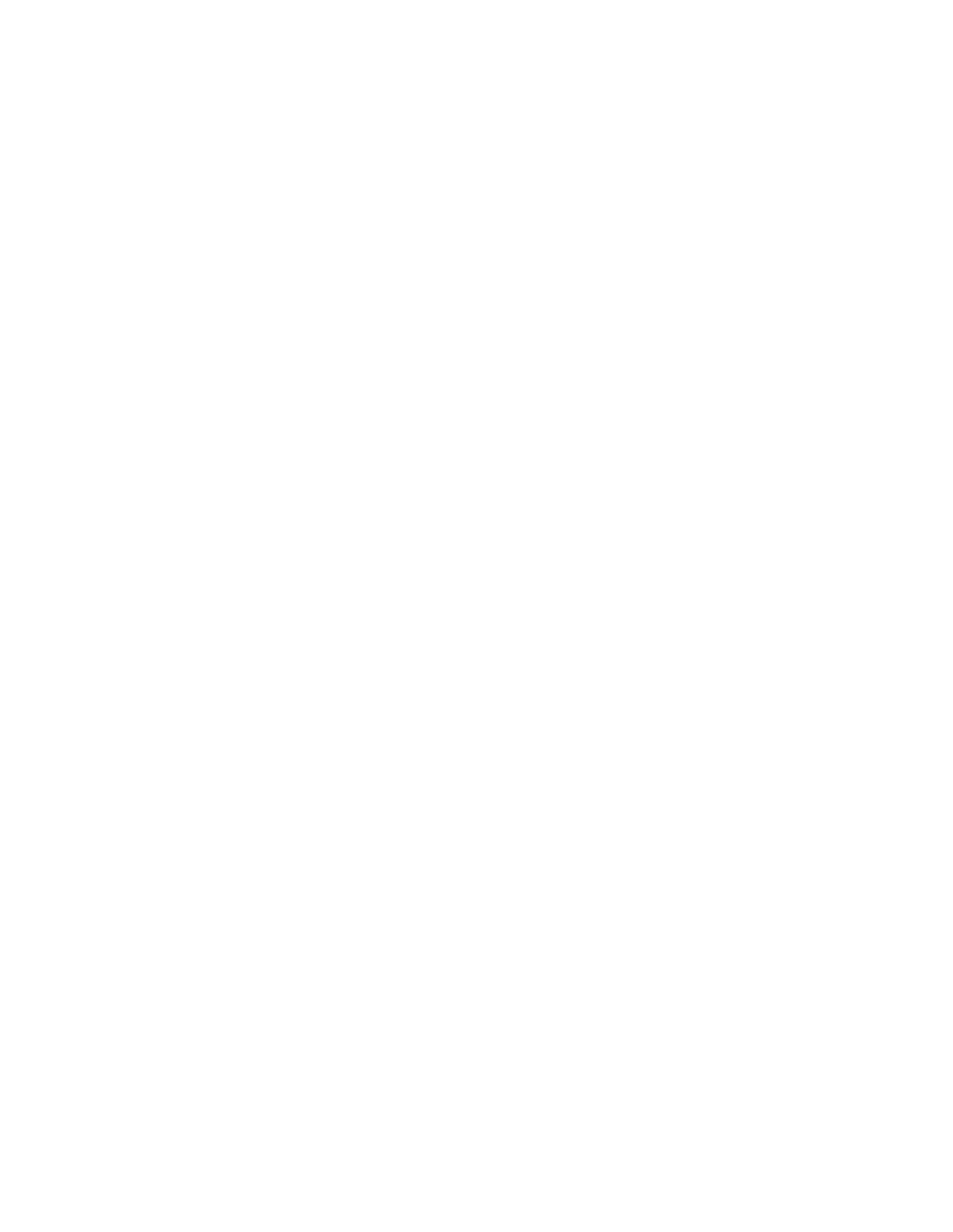